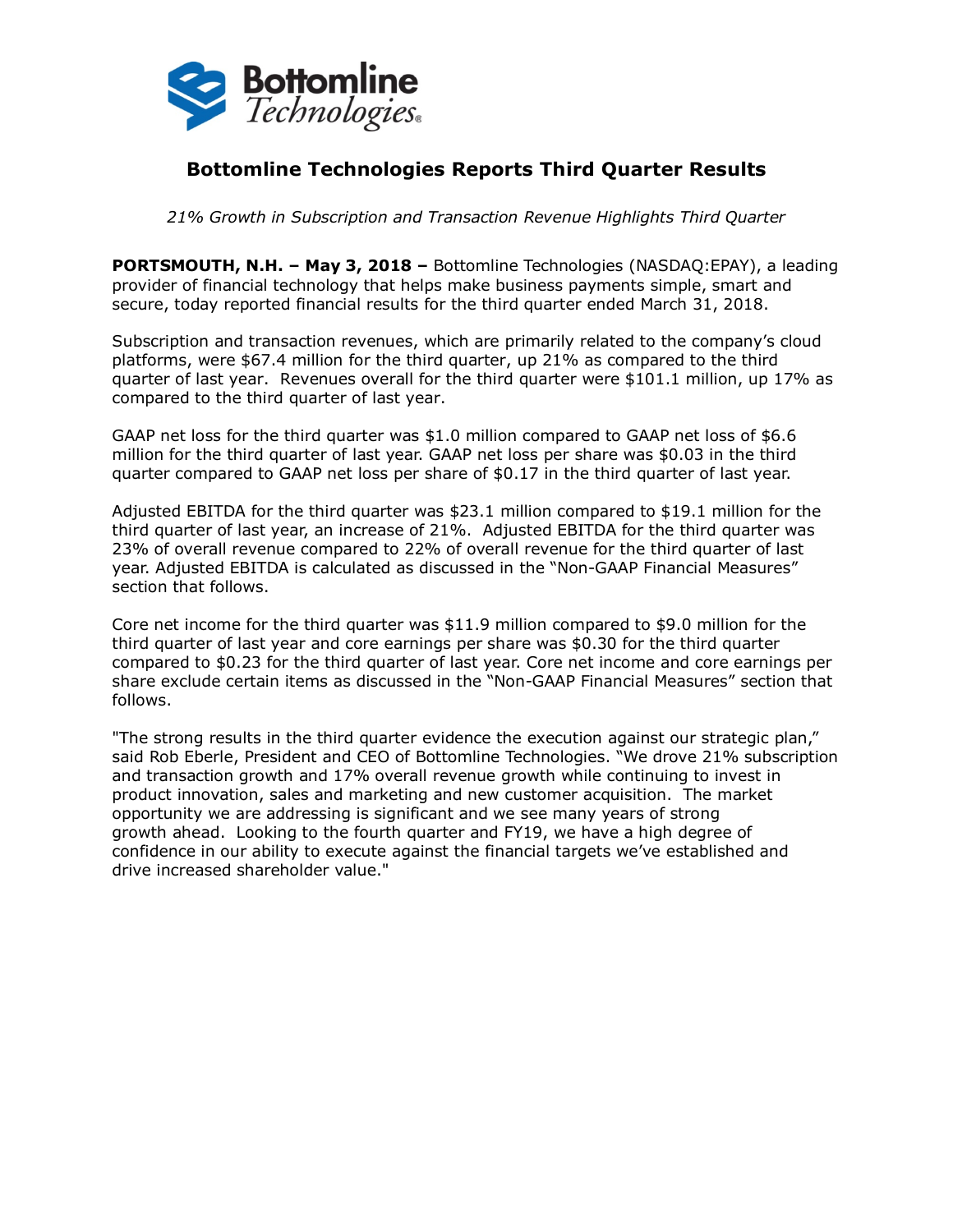### **Third Quarter Customer Highlights**

- 24 institutions selected Paymode-X, Bottomline's leading payments platform to automate their payments processes, increase productivity, reduce costs and earn cash rebates.
- 7 organizations, including Falls Lake Insurance and Petco, chose Bottomline's cloudbased legal spend management solutions to automate, manage and control their legal spend.
- 4 banks selected Bottomline's banking solutions platforms to help them compete and grow their corporate and business banking franchises by deploying innovative digital capabilities.
- Companies such as ABN AMRO Private Banking selected Bottomline's Financial Messaging solution to improve operating efficiencies and optimize the effectiveness of their financial transactions.
- Organizations such as International Financial Data Services (IFDS) and BT Pension Management Limited chose Bottomline's corporate payment automation solutions to expand their payments capabilities and improve efficiencies.

### **Third Quarter Strategic Corporate Highlights**

- Awarded "Best Payments Processing Award" for the Bottomline Technologies Universal Aggregator® by the Card and Payments Awards, the U.K.'s largest payments industry awards event. Bottomline's role in accelerating the access to non-card payment rails with the Universal Aggregator® offering was highlighted as what set the company apart.
- Recognized as a Market Leader in the Accounts Payable category for the Winter 2018 Customer Success Report published by FeaturedCustomers.
- Announced the release of a new set of application programming interfaces (APIs) to enable easy, secure connectivity for banks, corporate clients, and other third-parties to the Paymode-X platform. The enhanced set of APIs will enable flexible, frictionless access to the Paymode-X member network and all of its integrated B2B payment processing capabilities including card, ACH, check and wire payments.
- Recognized with two awards at the annual Killer Content Awards hosted by the Demand Gen Report at its annual B2B Marketing Exchange. Bottomline won in both the Nurture Campaign category and the Agency Partnership category for its partnership with Content4Demand.
- Awarded 2018 Silver Stevie award for "Best Contact Center of the Year".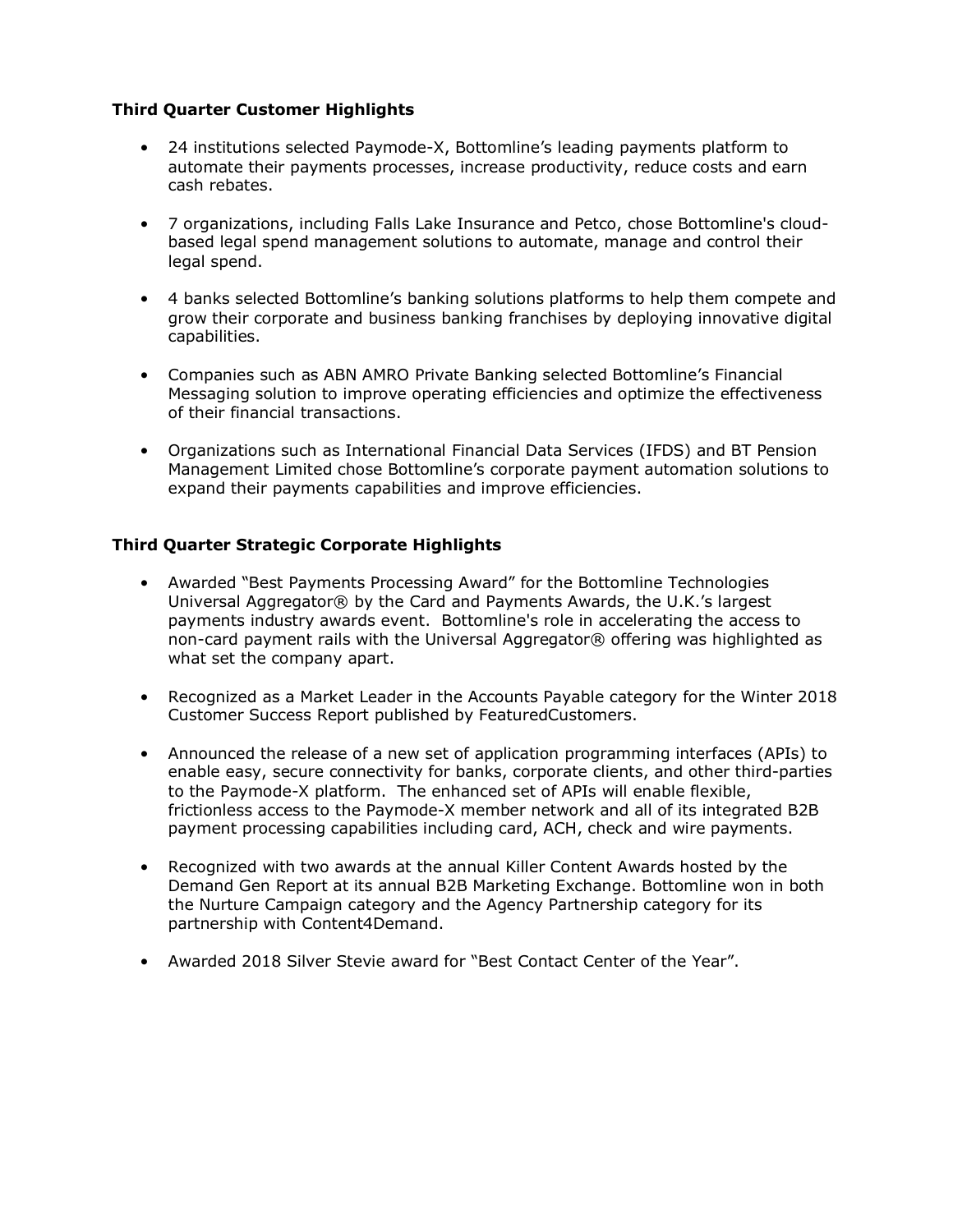### **Non-GAAP Financial Measures**

We have presented supplemental non-GAAP financial measures as part of this earnings release. The presentation of this non-GAAP financial information should not be considered in isolation from, or as a substitute for, our financial results presented in accordance with GAAP. Core net income, core earnings per share, adjusted EBITDA and adjusted EBITDA as a percent of revenue are non-GAAP financial measures.

Core net income and core earnings per share exclude certain items, specifically amortization of acquisition related intangible assets, goodwill impairment charges, stock-based compensation, acquisition and integration-related expenses, restructuring related costs, minimum pension liability adjustments, non-core charges associated with our convertible notes and revolving credit facility, global enterprise resource planning (ERP) system implementation and other costs, and other non-core or non-recurring gains or losses that arise from time to time.

Non-core charges associated with our convertible notes and revolving credit facility consist of the amortization of debt issuance and debt discount costs. Acquisition and integrationrelated expenses include legal and professional fees and other direct transaction costs associated with business and asset acquisitions, costs associated with integrating acquired businesses, including costs for transitional employees or services, integration related professional services costs and other incremental charges we incur as a direct result of acquisition and integration efforts. Global ERP system implementation and other costs relate to direct and incremental costs incurred in connection with our multi-phase implementation of a new, global ERP solution, the related technology infrastructure and costs related to our implementation of the new revenue recognition standard under US GAAP.

In computing diluted core earnings per share, we exclude the weighted average dilutive effect of shares issuable under our convertible notes to the extent that any such dilution would be offset by our note hedges; the note hedges would be considered an anti-dilutive security under GAAP.

Periodically, such as in periods that include significant foreign currency volatility, we may present certain metrics on a "constant currency" basis, to show the impact of period to period results normalized for the impact of foreign currency rate changes. We calculate constant currency information by translating prior period financial results using current period foreign exchange rates.

Adjusted EBITDA and adjusted EBITDA as a percent of revenue represent our GAAP net income or loss, adjusted for charges related to interest expense, income taxes, depreciation and amortization and other charges, as noted in the reconciliation that follows.

We believe that these supplemental non-GAAP financial measures are useful to investors because they allow for an evaluation of the company with a focus on the performance of its core operations, including more meaningful comparisons of financial results to historical periods and to the financial results of less acquisitive peer and competitor companies. Our executive management team uses these same non-GAAP financial measures internally to assess the ongoing performance of the company. Additionally, the same non-GAAP information is used for planning purposes, including the preparation of operating budgets and in communications with our board of directors with respect to our core financial performance. Since this information is not a GAAP measurement of financial performance, there are material limitations to its usefulness on a stand-alone basis, including the lack of comparability of this presentation to the GAAP financial results of other companies.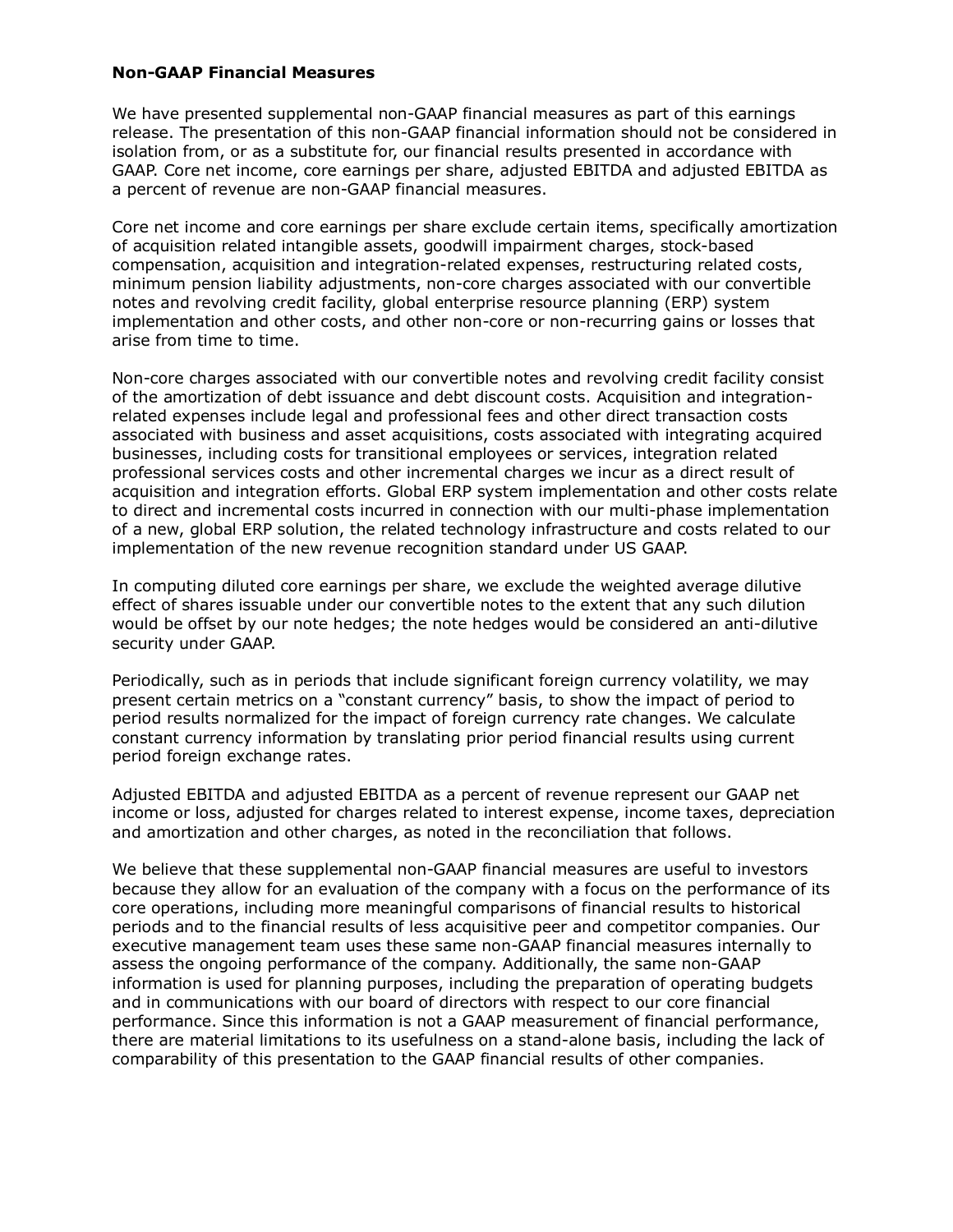## **Non-GAAP Financial Measures (Continued)**

### Reconciliation of Core Net Income

A reconciliation of core net income to GAAP net loss for the three and nine months ended March 31, 2018 and 2017 is as follows:

|                                                       |    | <b>Three Months Ended</b><br>March 31, |                |         | <b>Nine Months Ended</b><br>March 31, |           |    |           |  |  |  |  |  |  |  |  |  |      |  |      |
|-------------------------------------------------------|----|----------------------------------------|----------------|---------|---------------------------------------|-----------|----|-----------|--|--|--|--|--|--|--|--|--|------|--|------|
|                                                       |    | 2018                                   |                |         |                                       |           |    | 2017      |  |  |  |  |  |  |  |  |  | 2018 |  | 2017 |
|                                                       |    |                                        | (in thousands) |         |                                       |           |    |           |  |  |  |  |  |  |  |  |  |      |  |      |
| GAAP net loss                                         | \$ | (1,002)                                | \$             | (6,624) | \$                                    | (2, 155)  | \$ | (27, 478) |  |  |  |  |  |  |  |  |  |      |  |      |
| Amortization of acquisition-related intangible assets |    | 5,818                                  |                | 6,006   |                                       | 16,708    |    | 18,381    |  |  |  |  |  |  |  |  |  |      |  |      |
| Goodwill impairment charge                            |    |                                        |                |         |                                       |           |    | 7,529     |  |  |  |  |  |  |  |  |  |      |  |      |
| Stock-based compensation expense                      |    | 8,592                                  |                | 7,354   |                                       | 25,132    |    | 24,209    |  |  |  |  |  |  |  |  |  |      |  |      |
| Acquisition and integration-related expenses          |    | 224                                    |                | 501     |                                       | 1,596     |    | 2,272     |  |  |  |  |  |  |  |  |  |      |  |      |
| Restructuring expenses                                |    | 1,485                                  |                | 561     |                                       | 1,476     |    | 561       |  |  |  |  |  |  |  |  |  |      |  |      |
| Global ERP system implementation and other costs      |    | 1,558                                  |                | 2,076   |                                       | 4,973     |    | 6,673     |  |  |  |  |  |  |  |  |  |      |  |      |
| Minimum pension liability adjustments                 |    | (3)                                    |                | 264     |                                       | 35        |    | 805       |  |  |  |  |  |  |  |  |  |      |  |      |
| Amortization of debt issuance and debt discount costs |    | 108                                    |                | 3,592   |                                       | 6,393     |    | 10,418    |  |  |  |  |  |  |  |  |  |      |  |      |
| Non-recurring tax benefit (1)                         |    |                                        |                |         |                                       | (4,402)   |    | (4, 461)  |  |  |  |  |  |  |  |  |  |      |  |      |
| Tax effects on non-GAAP income                        |    | (4,916)                                |                | (4,726) |                                       | (14, 035) |    | (11, 856) |  |  |  |  |  |  |  |  |  |      |  |      |
| Core net income                                       |    | 11,864                                 |                | 9,004   |                                       | 35,721    |    | 27,053    |  |  |  |  |  |  |  |  |  |      |  |      |

 $(1)$  The non-recurring tax benefit in the nine months ended March 31, 2018 represents a benefit arising from the revaluation of certain deferred tax liabilities as a result of the U.S. Tax Cuts and Jobs Act. The nonrecurring tax benefit in the nine months ended March 31, 2017 represents a tax benefit in Switzerland related to the impairment of their investment in Intellinx, Ltd.

### Reconciliation of Diluted Core Earnings per Share

A reconciliation of our diluted core earnings per share to our GAAP basic and diluted net loss per share for the three and nine months ended March 31, 2018 and 2017 is as follows:

|                                                       | <b>Three Months Ended</b><br>March 31, |    |        |    | <b>Nine Months Ended</b><br>March 31, |    |        |
|-------------------------------------------------------|----------------------------------------|----|--------|----|---------------------------------------|----|--------|
|                                                       | 2018                                   |    | 2017   |    | 2018                                  |    | 2017   |
| GAAP basic and diluted net loss per share             | \$<br>(0.03)                           | \$ | (0.17) | \$ | (0.06)                                | \$ | (0.73) |
| Plus:                                                 |                                        |    |        |    |                                       |    |        |
| Amortization of acquisition-related intangible assets | 0.15                                   |    | 0.16   |    | 0.43                                  |    | 0.48   |
| Goodwill impairment charge                            |                                        |    |        |    |                                       |    | 0.20   |
| Stock-based compensation expense                      | 0.21                                   |    | 0.19   |    | 0.65                                  |    | 0.64   |
| Acquisition and integration-related expenses          | 0.01                                   |    | 0.01   |    | 0.04                                  |    | 0.06   |
| Restructuring expenses                                | 0.04                                   |    | 0.01   |    | 0.04                                  |    | 0.01   |
| Global ERP system implementation and other costs      | 0.04                                   |    | 0.05   |    | 0.13                                  |    | 0.18   |
| Minimum pension liability adjustments                 |                                        |    | 0.01   |    |                                       |    | 0.02   |
| Amortization of debt issuance and debt discount costs |                                        |    | 0.09   |    | 0.16                                  |    | 0.27   |
| Non-recurring tax benefit                             |                                        |    |        |    | (0.11)                                |    | (0.12) |
| Tax effects on non-GAAP income                        | (0.12)                                 |    | (0.12) |    | (0.36)                                |    | (0.30) |
| Diluted core earnings per share                       | \$<br>0.30                             | \$ | 0.23   | \$ | 0.92                                  | \$ | 0.71   |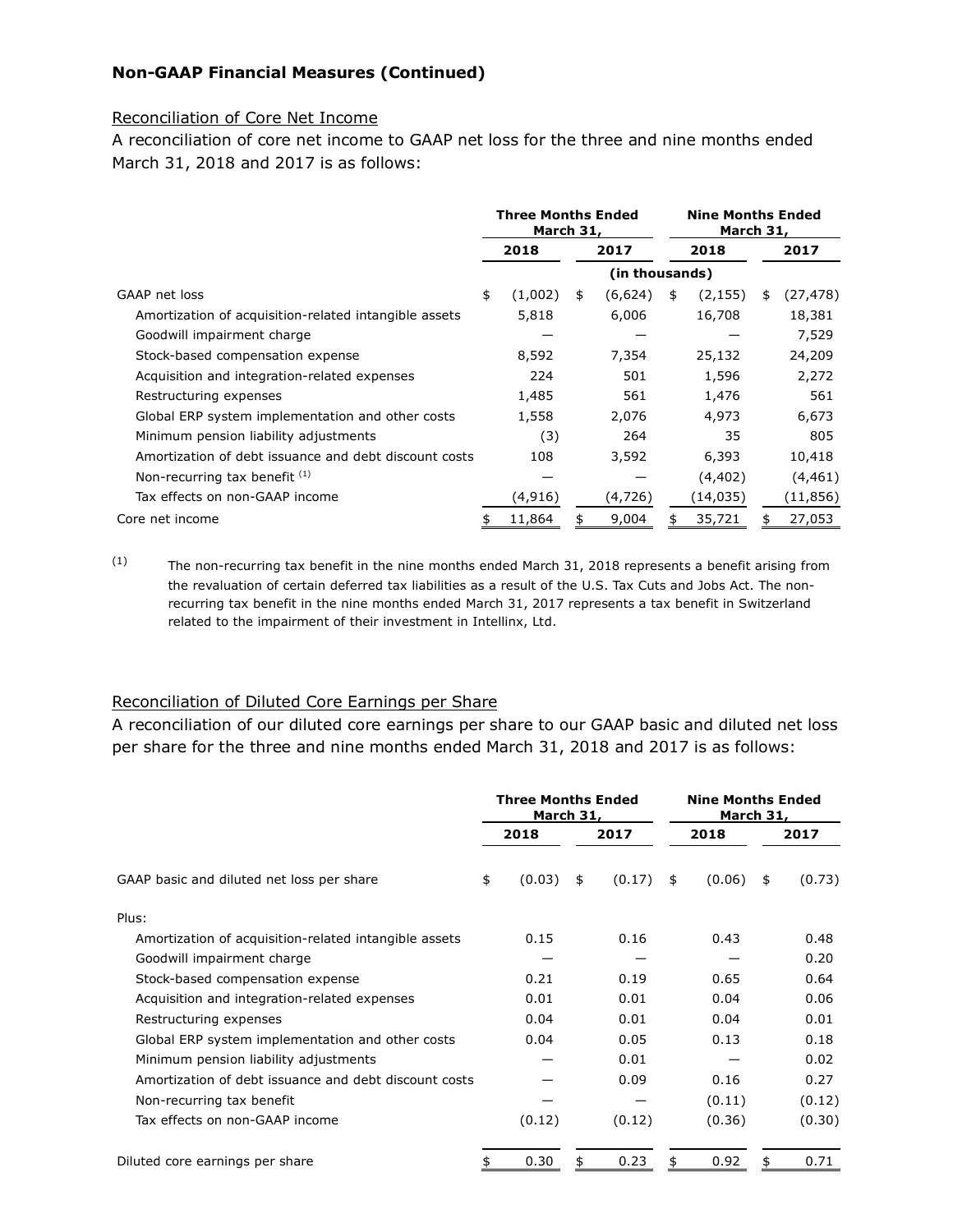## **Non-GAAP Financial Measures (Continued)**

A reconciliation of our non-GAAP weighted average shares used in computing diluted core earnings per share to our GAAP weighted average shares used in computing basic and diluted net loss per share for the three and nine months ended March 31, 2018 and 2017 is as follows:

|                                                                                                                                                                  | <b>Three Months Ended</b><br><u>March 31,</u> |                |        |      |        | <b>Nine Months Ended</b><br>March 31, |  |  |
|------------------------------------------------------------------------------------------------------------------------------------------------------------------|-----------------------------------------------|----------------|--------|------|--------|---------------------------------------|--|--|
|                                                                                                                                                                  | 2018                                          | 2017           |        | 2018 |        | 2017                                  |  |  |
|                                                                                                                                                                  |                                               | (in thousands) |        |      |        |                                       |  |  |
| Numerator:                                                                                                                                                       |                                               |                |        |      |        |                                       |  |  |
| Core net income                                                                                                                                                  | \$<br>11,864                                  | \$             | 9,004  | \$   | 35,721 | \$<br>27,053                          |  |  |
| Denominator:                                                                                                                                                     |                                               |                |        |      |        |                                       |  |  |
| Weighted average shares used in computing basic and<br>diluted net loss per share for GAAP                                                                       | 38,348                                        |                | 37,965 |      | 38,055 | 37,891                                |  |  |
| Impact of dilutive securities (shares related to<br>conversion feature on convertible senior notes, stock<br>options, restricted stock awards and employee stock |                                               |                |        |      |        |                                       |  |  |
| purchase plan) (1)                                                                                                                                               | 986                                           |                | 379    |      | 941    | 187                                   |  |  |
| <b>GAAP diluted shares</b>                                                                                                                                       | 39,334                                        |                | 38,344 |      | 38,996 | 38,078                                |  |  |
| Impact of note hedges (2)                                                                                                                                        |                                               |                |        |      | (145)  |                                       |  |  |
| Weighted average shares used in computing diluted                                                                                                                |                                               |                |        |      |        |                                       |  |  |
| core earnings per share                                                                                                                                          | 39,334                                        |                | 38,344 |      | 38,851 | 38,078                                |  |  |

- $(1)$  These securities are dilutive on a GAAP basis in periods where we report GAAP net income. These securities are anti-dilutive on a GAAP basis in periods where we report GAAP net loss.
- (2) In computing diluted core earnings per share, we exclude the weighted average dilutive effect of shares issuable under our convertible senior notes to the extent that any such dilution would be offset by our note hedges; the note hedges would be considered an anti-dilutive security under GAAP.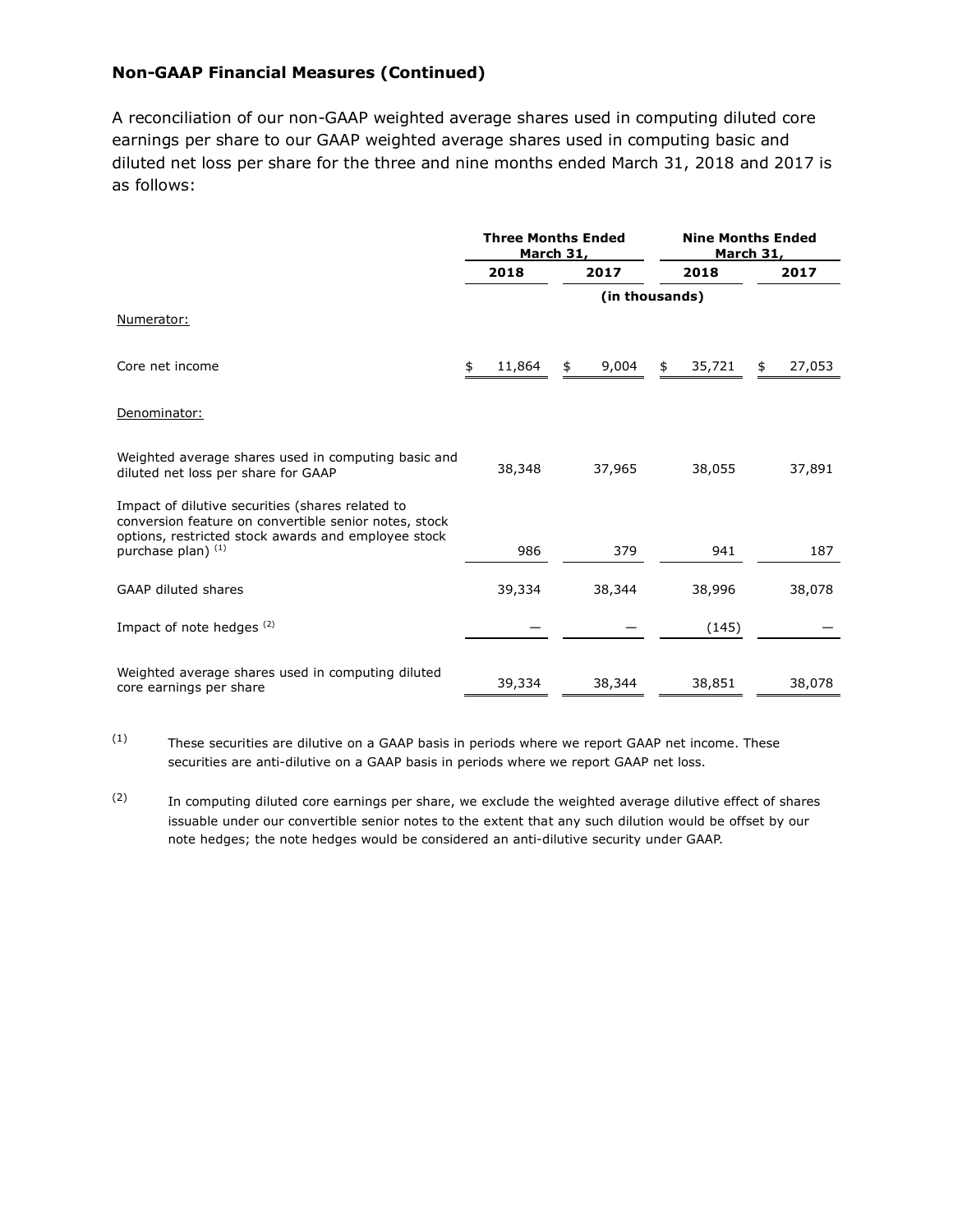## **Non-GAAP Financial Measures (Continued)**

### Reconciliation of Adjusted EBITDA

A reconciliation of our adjusted EBITDA to GAAP net loss for the three and nine months ended March 31, 2018 and 2017 is as follows:

|                                                       | <b>Three Months Ended</b><br>March 31, |         |    |                | <b>Nine Months Ended</b><br>March 31, |          |    |           |
|-------------------------------------------------------|----------------------------------------|---------|----|----------------|---------------------------------------|----------|----|-----------|
|                                                       |                                        | 2018    |    | 2017           |                                       | 2018     |    | 2017      |
|                                                       |                                        |         |    | (in thousands) |                                       |          |    |           |
| GAAP net loss                                         | \$                                     | (1,002) | \$ | (6,624)        | \$                                    | (2, 155) | \$ | (27, 478) |
| Adjustments:                                          |                                        |         |    |                |                                       |          |    |           |
| Other expense, net                                    |                                        | 1,293   |    | 4,479          |                                       | 9,288    |    | 12,596    |
| Provision for (benefit from) income taxes             |                                        | 7       |    | (232)          |                                       | (4,031)  |    | (4,029)   |
| Depreciation and amortization                         |                                        | 5,095   |    | 4,684          |                                       | 14,638   |    | 12,925    |
| Amortization of acquisition-related intangible assets |                                        | 5,818   |    | 6,006          |                                       | 16,708   |    | 18,381    |
| Goodwill impairment charge                            |                                        |         |    |                |                                       |          |    | 7,529     |
| Stock-based compensation expense                      |                                        | 8,592   |    | 7,354          |                                       | 25,132   |    | 24,209    |
| Acquisition and integration-related expenses          |                                        | 224     |    | 501            |                                       | 1,596    |    | 2,272     |
| Restructuring expenses                                |                                        | 1,485   |    | 561            |                                       | 1,476    |    | 561       |
| Minimum pension liability adjustments                 |                                        | (3)     |    | 264            |                                       | 35       |    | 805       |
| Global ERP system implementation and other costs      |                                        | 1,558   |    | 2,076          |                                       | 4,973    |    | 6,673     |
| Adjusted EBITDA                                       |                                        | 23,067  |    | 19,069         |                                       | 67,660   |    | 54,444    |

### Reconciliation of Adjusted EBITDA as a percent of Revenue

A reconciliation of adjusted EBITDA as a percent of revenue to GAAP net loss as a percent of revenue for the three and nine months ended March 31, 2018 and 2017 is as follows:

|                                                       | <b>Three Months Ended</b><br>March 31, |         | <b>Nine Months Ended</b><br>March 31, |          |  |
|-------------------------------------------------------|----------------------------------------|---------|---------------------------------------|----------|--|
|                                                       | 2018                                   | 2017    | 2018                                  | 2017     |  |
| GAAP net loss as a percent of revenue                 | $(1\%)$                                | $(8\%)$ | $(1\%)$                               | $(11\%)$ |  |
| Adjustments:                                          |                                        |         |                                       |          |  |
| Other expense, net                                    | $1\%$                                  | 5%      | 3%                                    | 5%       |  |
| Provision for (benefit from) income taxes             | $0\%$                                  | $0\%$   | (1%)                                  | (2%)     |  |
| Depreciation and amortization                         | 5%                                     | 5%      | 5%                                    | 5%       |  |
| Amortization of acquisition-related intangible assets | 6%                                     | 7%      | 6%                                    | 7%       |  |
| Goodwill impairment charge                            | $0\%$                                  | $0\%$   | $0\%$                                 | 3%       |  |
| Stock-based compensation expense                      | 9%                                     | 9%      | 8%                                    | 10%      |  |
| Acquisition and integration-related expenses          | 0%                                     | $1\%$   | $1\%$                                 | $1\%$    |  |
| Restructuring expenses                                | $1\%$                                  | $1\%$   | $1\%$                                 | 0%       |  |
| Minimum pension liability adjustments                 | 0%                                     | $0\%$   | $0\%$                                 | $0\%$    |  |
| Global ERP system implementation and other costs      | 2%                                     | 2%      | 2%                                    | 3%       |  |
| Adjusted EBITDA as a percent of revenue               | 23%                                    | 22%     | 24%                                   | 21%      |  |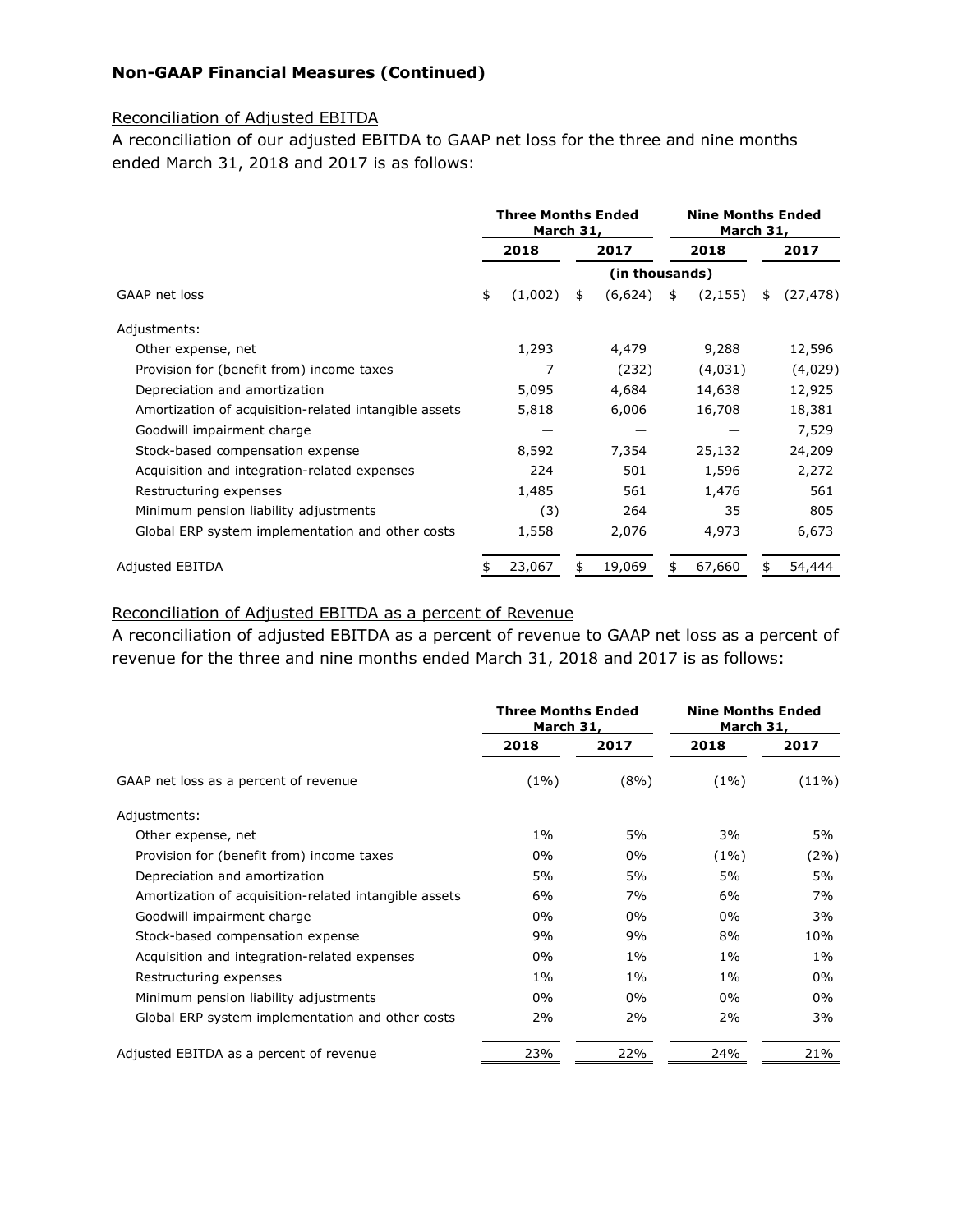### **About Bottomline Technologies:**

Bottomline Technologies (NASDAQ: EPAY) helps make complex business payments simple, smart, and secure. Corporations and banks rely on Bottomline for domestic and international payments, efficient cash management, automated workflows for payment processing and bill review, and state of the art fraud detection, behavioral analytics and regulatory compliance solutions. Thousands of corporations around the world benefit from Bottomline solutions. Headquartered in Portsmouth, NH, Bottomline delights customers through offices across the U.S., Europe, and Asia-Pacific. For more information visit www.bottomline.com.

Bottomline Technologies, Paymode-X and the BT logo are trademarks of Bottomline Technologies (de), Inc. which are registered in certain jurisdictions. All other brand/product names are trademarks of their respective holders.

In connection with this earning's release and our associated conference call, we will be posting additional material financial information (such as financial results, non-GAAP financial projections and non-GAAP to GAAP reconciliations) within the "Investors" section of our website at www.bottomline.com/us/about/investors.

### *Cautionary Language*

*This press release contains "forward-looking statements" within the meaning of the Private Securities Litigation Reform Act of 1995, including statements reflecting our expectations about our ability to execute on our strategic plans, achieve future growth and profitability, achieve financial targets, expand margins and increase shareholder value. Any statements that are not statements of historical fact (including but not limited to statements containing the words "believes," "plans," "anticipates," "expects," "look forward", "confident", "estimates," "see" and similar expressions) should be considered to be forward-looking statements. Actual results may differ materially from those indicated by such forwardlooking statements as a result of various important factors including, among others, competition, market demand, technological change, strategic relationships, recent acquisitions, international operations and general economic conditions. For additional discussion of factors that could impact Bottomline Technologies' operational and financial results, refer to our Form 10-K for the fiscal year ended June 30, 2017 and the subsequently filed Form 10-Q's and Form 8-K's or amendments thereto. Any forwardlooking statements represent our views only as of today and should not be relied upon as representing our views as of any subsequent date. We do not assume any obligation to update any forward-looking statements.*

### **Media Contact:**

Rick Booth Bottomline Technologies 603.501.6270 rbooth@bottomline.com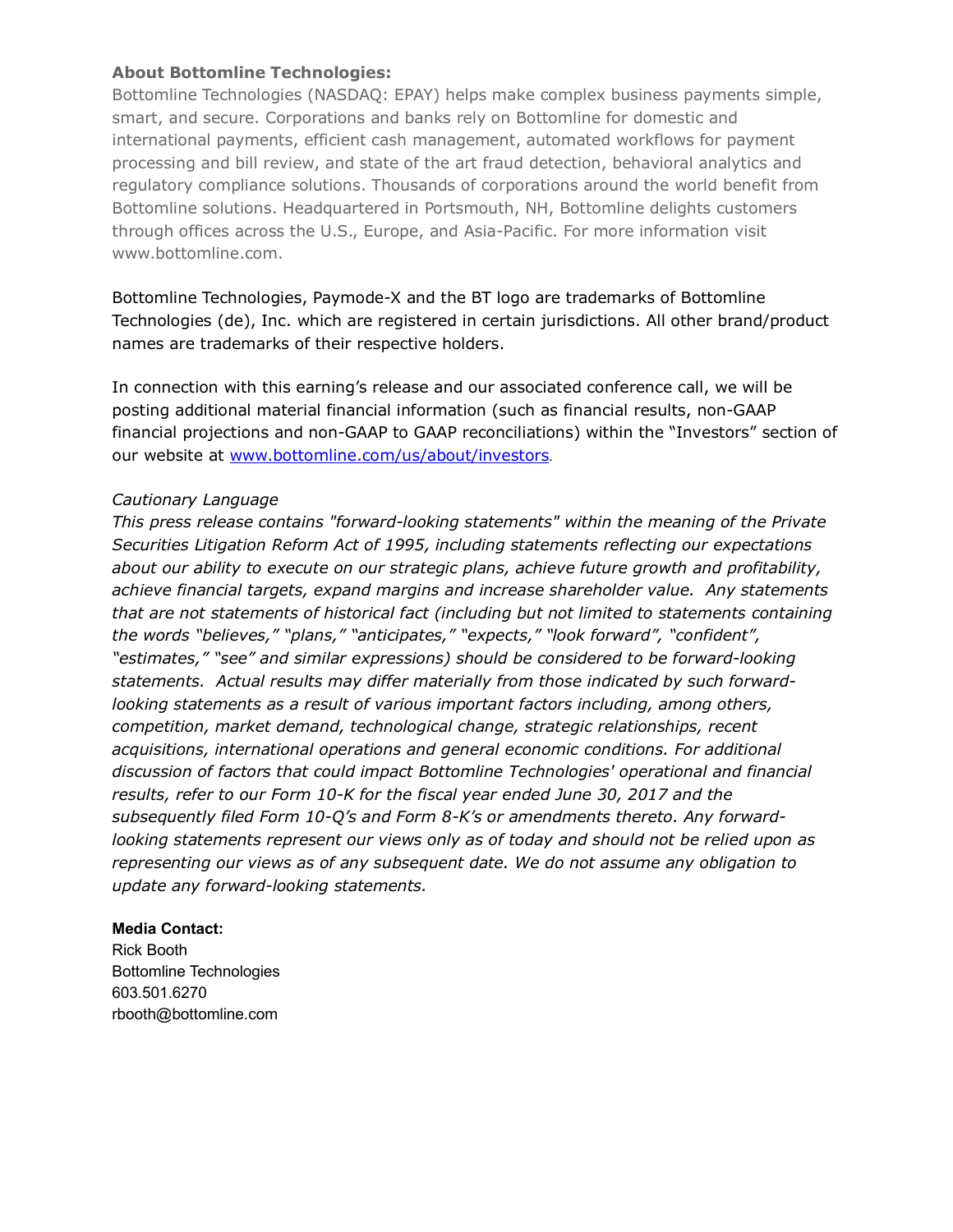### **Bottomline Technologies Unaudited Condensed Consolidated Statement of Operations (in thousands, except per share amounts)**

|                                                                                                                                                                                                                                    | <b>Three Months Ended</b><br>March 31 |                                               |    | <b>Nine Months Ended</b><br>March 31,         |    |                                                 |                                                          |
|------------------------------------------------------------------------------------------------------------------------------------------------------------------------------------------------------------------------------------|---------------------------------------|-----------------------------------------------|----|-----------------------------------------------|----|-------------------------------------------------|----------------------------------------------------------|
|                                                                                                                                                                                                                                    |                                       | 2018                                          |    | 2017                                          |    | 2018                                            | 2017                                                     |
| Revenues:<br>Subscriptions and transactions<br>Software licenses<br>Service and maintenance<br>Other                                                                                                                               | \$                                    | 67,378<br>3,134<br>29,476<br>1,148            | \$ | 55,851<br>2,735<br>26,344<br>1,169            |    | \$191,279<br>8,119<br>85,251<br>2,978           | \$163,627<br>8,348<br>79,937<br>3,999                    |
| Total revenues                                                                                                                                                                                                                     |                                       | 101,136                                       |    | 86,099                                        |    | 287,627                                         | 255,911                                                  |
| Cost of revenues:<br>Subscriptions and transactions<br>Software licenses<br>Service and maintenance<br>Other<br>Total cost of revenues                                                                                             |                                       | 30,760<br>233<br>13,793<br>930<br>45,716      |    | 25,867<br>265<br>12,607<br>835<br>39,574      |    | 85,372<br>632<br>38,993<br>2,298<br>127.295     | 74,535<br>589<br>39,308<br>2,891<br>117,323              |
| Gross profit                                                                                                                                                                                                                       |                                       | 55,420                                        |    | 46,525                                        |    | 160,332                                         | 138,588                                                  |
| Operating expenses:<br>Sales and marketing<br>Product development and engineering<br>General and administrative<br>Amortization of acquisition-related intangible assets<br>Goodwill impairment charge<br>Total operating expenses |                                       | 22,418<br>14,131<br>12,755<br>5,818<br>55,122 |    | 18,976<br>13,057<br>10,863<br>6,006<br>48,902 |    | 63,119<br>41,838<br>35,565<br>16,708<br>157,230 | 57,176<br>39,074<br>35,339<br>18,381<br>7,529<br>157,499 |
| Income (loss) from operations                                                                                                                                                                                                      |                                       | 298                                           |    | (2, 377)                                      |    | 3,102                                           | (18, 911)                                                |
| Other expense, net                                                                                                                                                                                                                 |                                       | 1,293                                         |    | 4,479                                         |    | 9,288                                           | 12,596                                                   |
| Loss before income taxes<br>Income tax provision (benefit)                                                                                                                                                                         |                                       | (995)<br>7                                    |    | (6,856)<br>(232)                              |    | (6, 186)<br>(4,031)                             | (31, 507)<br>(4,029)                                     |
| Net loss                                                                                                                                                                                                                           | \$                                    | (1,002)                                       | \$ | (6,624)                                       | \$ | (2, 155)                                        | (27, 478)<br>\$                                          |
| Basic and diluted net loss per share:                                                                                                                                                                                              | \$                                    | (0.03)                                        | \$ | (0.17)                                        | \$ | (0.06)                                          | (0.73)<br>\$                                             |
| Shares used in computing basic and diluted net loss<br>per share:                                                                                                                                                                  |                                       | 38,348                                        |    | 37,965                                        |    | 38,055                                          | 37,891                                                   |